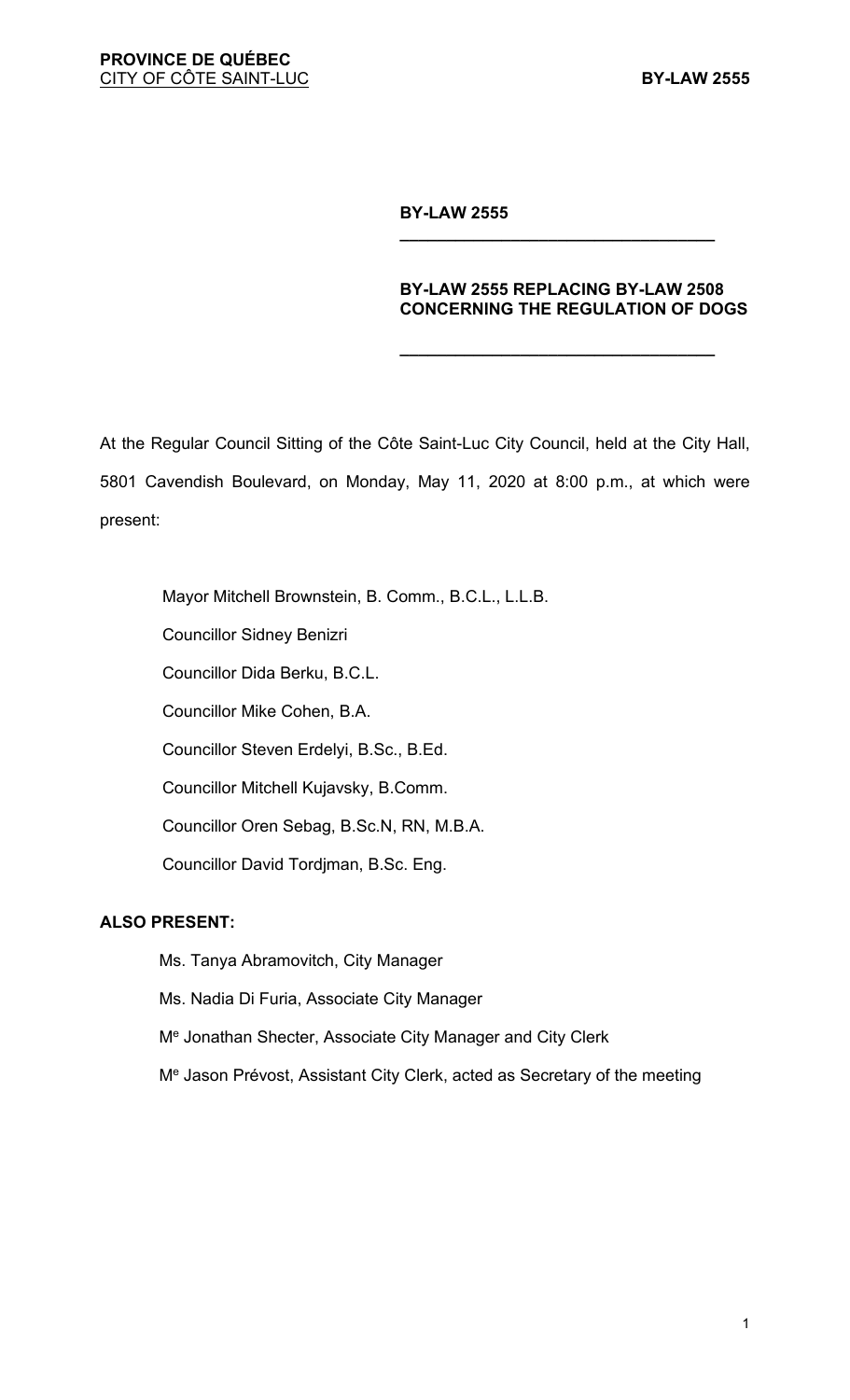#### **PROVINCE DE QUÉBEC CITY OF CÔTE SAINT-LUC <b>BY-LAW 2555**

WHEREAS By-Law number 2508, entitled "By-Law to Regulate Dogs" was adopted by the Côte Saint-Luc City Council on June 11, 2018;

WHEREAS it is expedient to replace the aforementioned By-law in order to include new provisions to be consistent with provincial regulation;

WHEREAS a notice of motion was given for the present by-law at Regular Sitting of the City Council held on April 6, 2020;

THAT it be ordained and enacted as By-Law No. 2555 entitled "By-Law 2555 to replace By-law 2508 concerning the regulation of dogs" as follows: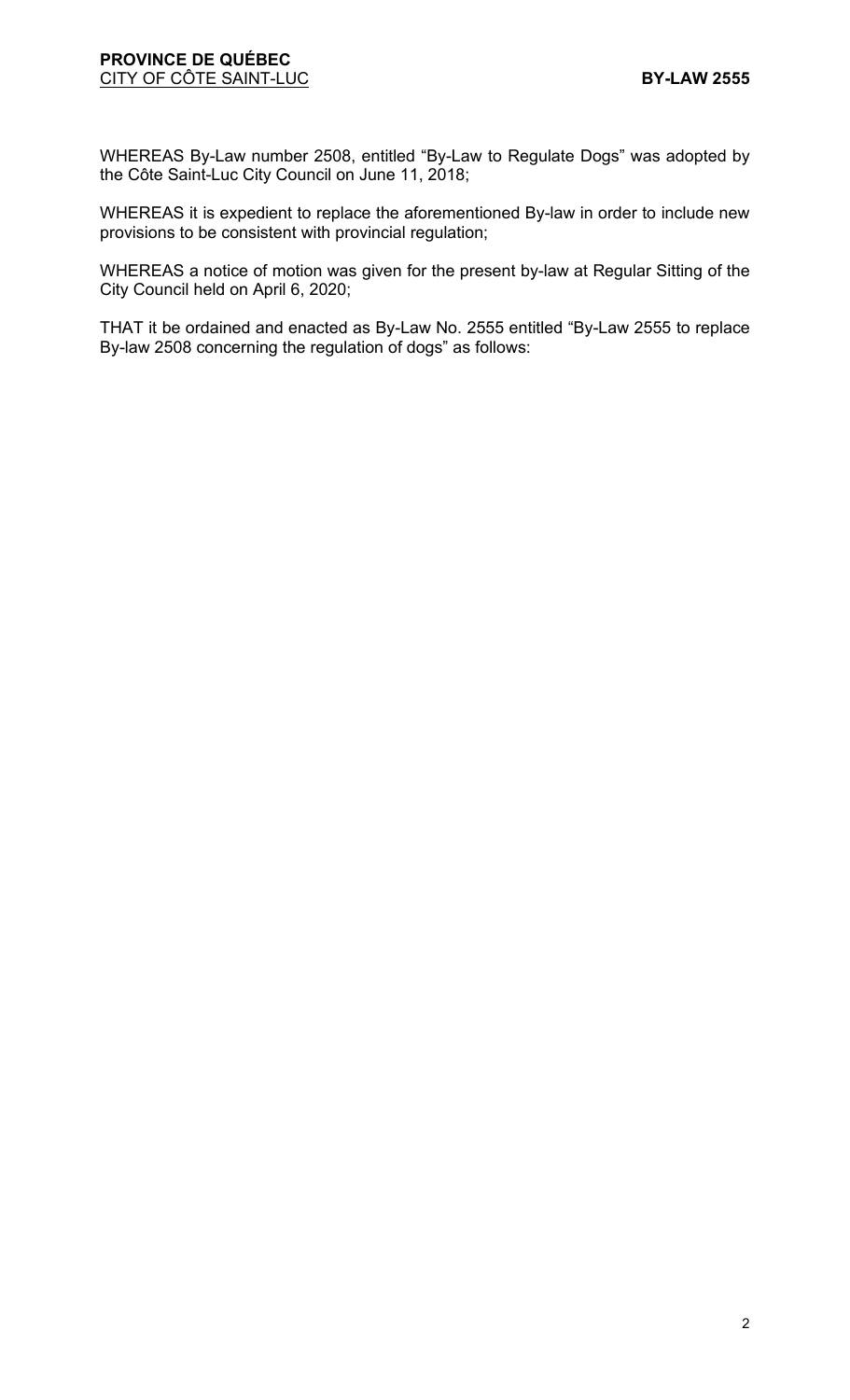### **CHAPTER 1 DECLARATORY AND INTERPRETATIVE PROVISIONS**

# **Article 1.1 – Territory subject to this By-Law**

This By-Law shall apply to the territory of the City, as defined in the present By-law.

### **Article 1.2 – Definitions**

In this By-Law, the following terms, unless the context indicates otherwise, shall have the following meaning:

- "City" means the City of Côte Saint-Luc and includes the entire territory of the municipality;
- "Council" means the Côte Saint-Luc City Council;
- "Designated Authority" means the Persons responsible for the application and enforcement of the present By-law;
- "Dog" means any male or female canine or puppy.
- "Dog Run" means an enclosed area provided exclusively for Dogs and their Guardians.
- "Guardian" means the Person who is the recognized owner, who has the guardianship of a Dog, or who provides shelter, food or care for a Dog, the person in charge of the premises in or on which the Dog is given shelter, as well as the parent, tutor or the responsible person where a minor resides therewith who is the owner, has the guardianship or gives shelter, feeds or takes care of the Dog.
- "Leash" means a tether attached to the head or neck of a Dog for restraint and/or control.
- "License" means a medallion issued by the City bearing the reference year and a unique identification number or code.
- "Muzzle" means a humane fastening or covering device of adequate strength over the mouth to prevent a dog from biting.
- "Person" means any person, or any group of persons or assets, such as a partnership, association or trust, according to the definition of this term provided in the *Act respecting Municipal Taxation* (CQLR c F-2.1);
- "Playground" means any land area, accessible by the public, occupied with equipment destined for the amusement of children, such as a sand box, swing, slide or similar.
- "Pound" means premises identified and approved by the City where animals are brought, kept and otherwise dealt with by the competent authority or any other Person authorized to do so.
- "Public Domain" means any road, street, sidewalk, stair, garden, alley, park or homologous space, opened or acquired by the City for the use of the public;
- "Reference Year" means the period of time from May 1 of the year in question up to and including April 30 of the following year.
- "Service Dog" means a Dog that has been trained and certified to provide guidance or therapy to a Person with a handicap or disability, as recognized by the *Commission des droits de la personne et les droits de la jeunesse Québec*.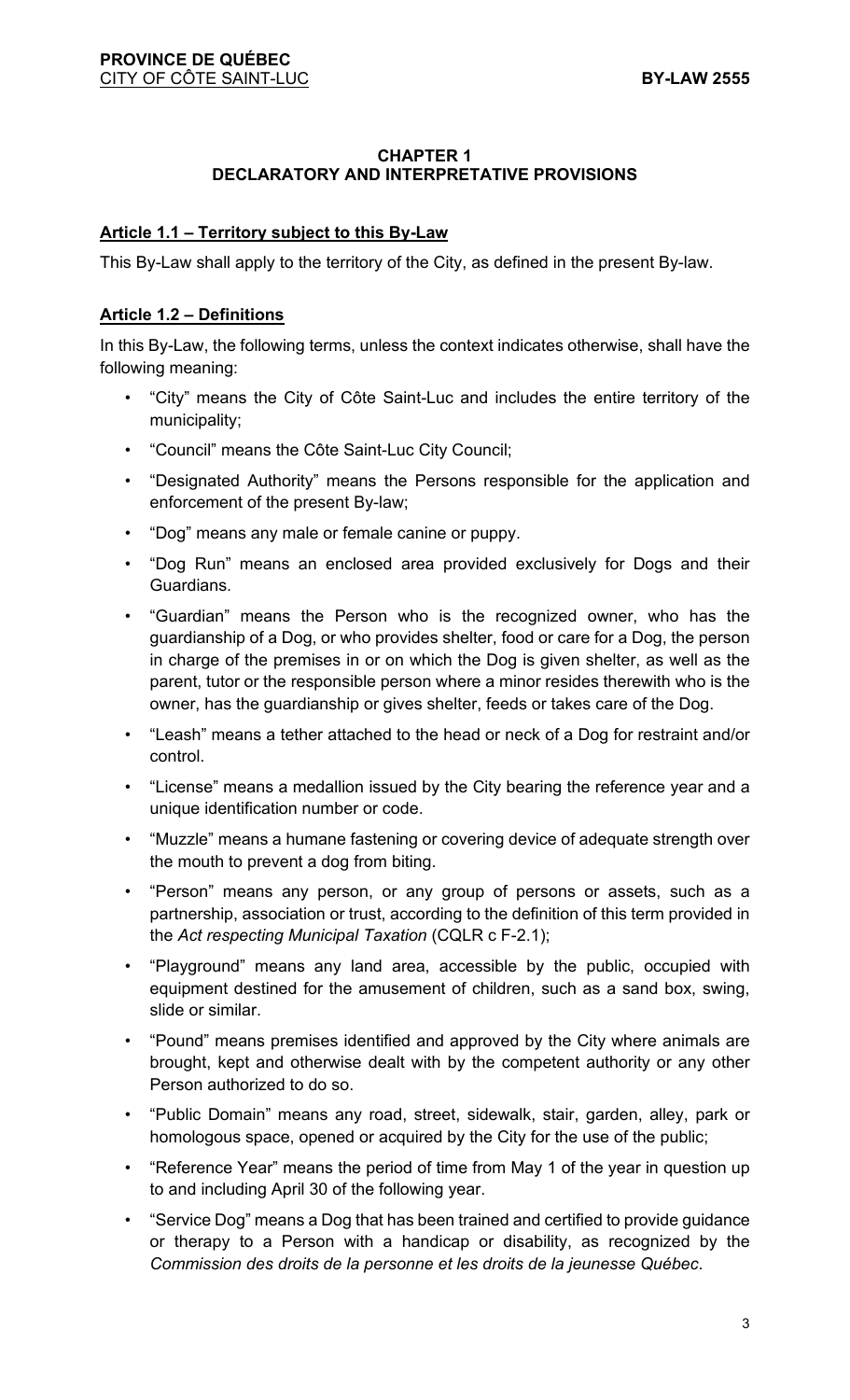- "Sign" means any sign, poster, panel or device which is used to convey information or instructions; and
- "Stray Dog" means a Dog that is running or wandering loose, not held by a Leash and not in the control of a Guardian, lost or that has been abandoned.
- ""Microchip": An electronical device encoded and inserted under the animal's skin by a veterinary doctor, which allows the code to be linked to a central database, to identify and list domestic animals in the territory."

# **Article 1.3 – Application**

The employees and/or agents of the City of Côte Saint-Luc Public Security service and of the *Service de police de la Ville de Montréal ("SPVM")* shall be responsible for the enforcement of this By-law and shall take any measures necessary to ensure the observance thereof, including the visiting of a residential, commercial, industrial or institutional property. The employees and agents of the aforementioned services shall be designated the Designated Authority for the purposes of the present By-law.

Nothing in the preceding article abrogates or derogates from the powers already conferred to any other authority by any other legal authorization.

# **Article 1.4 – Obstruction**

It shall be unlawful for Any Person to obstruct, in any way, the exercise of the duties of the Designated Authority, deceives him by way of concealment or false statements or refuses to provide him with information he is entitled to obtain by virtue of the present bylaw.

#### **Article 1.5 – Exclusions**

The present by-law does not apply to the following dogs:

- 1) A guide or service dog;
- 2) A dog belonging to a dog-handling team within a police force;
- 3) A dog used for the activities of a holder of a permit issued by virtue of the Private Security Act (C.Q.L.R., chapter S-3.5);
- 4) A dog used for the activities of a wildlife protection officer.

In addition, the present by-law does not apply to a pet store, a commercial establishment where domesticated animals are kept and offered for sale to the public, a veterinary establishment, an educational establishment or an establishment which carries out research activities as well as a Pound, an animal service establishment, a refuge or any person or organization dedicated to the protection of animals holding a permit referred to in section 19 of the Animal Welfare and Safety Act (C.Q.L.R., chapter B-3.1).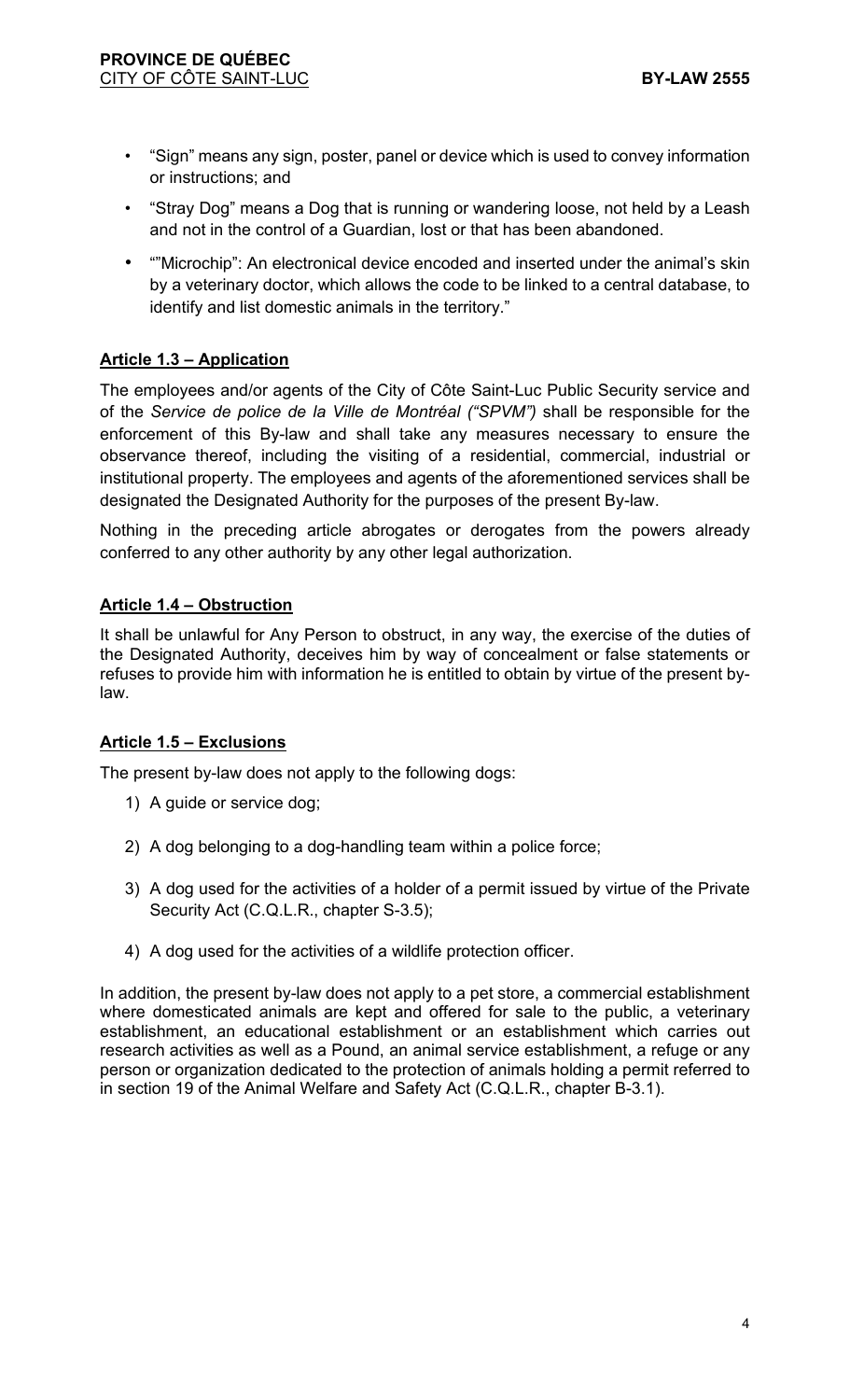### **CHAPTER 2 DOG LICENSE**

### **Article 2.1 – Obligation**

Every Guardian of a Dog must purchase an annual License issued by the City and provide the following information and documents:

- 1) His name and contact information;
- 2) The dog's breed, sex, color, year of birth, name, distinctive signs, the dog's origin and if its weight is 20kg or more; and
- 3) The veterinary records as stipulated below.

# **Article 2.2 – Costs of the License**

The annual cost of a License is set out in By-law 2539 entitled: "By-law 2539 to consolidate existing tariffs for the City of Côte Saint-Luc".

### **Article 2.3 – Veterinary records**

The Guardian of a Dog must provide proof that the Dog has been inoculated against rabies issued by a Veterinarian and that the effectiveness of the said inoculation covers the reference year.

For the purpose of obtaining a discount on the cost of the License as set out in By-law 2539 entitled: "By-law 2539 to consolidate existing tariffs for the City of Côte Saint-Luc", the Guardian must also provide a confirmation that a Dog has been spayed or neutered.

If a Dog cannot be inoculated for whatever reason, a note so indicating issued by a Veterinarian must be presented by the Guardian of a Dog for the purpose of obtaining a License.

All Dogs on the territory of Côte Saint-Luc must be microchipped and the Guardian of a Dog must provide proof to that effect.

#### **Article 2.4 – Validity**

All Dogs must have a License valid for each Reference Year, which begins on May 1 of each calendar year and ends on April 30 of the following calendar year.

Any License purchased within the Reference Year shall expire as if it were purchased at the beginning of said reference year, without pro-ration or discount. Furthermore, any License cancelled within the Reference Year cannot be transferred to another Dog or returned, refunded or reimbursed.

#### **Article 2.5 – Wearing of the License**

Every Dog must have the License worn, affixed or attached to it at all times.

#### **Article 2.6 – Delay to acquire a License**

The Guardian of a Dog must acquire a License within fifteen (15) days of the acquisition of the Dog or the day after the Dog turns three (3) months old.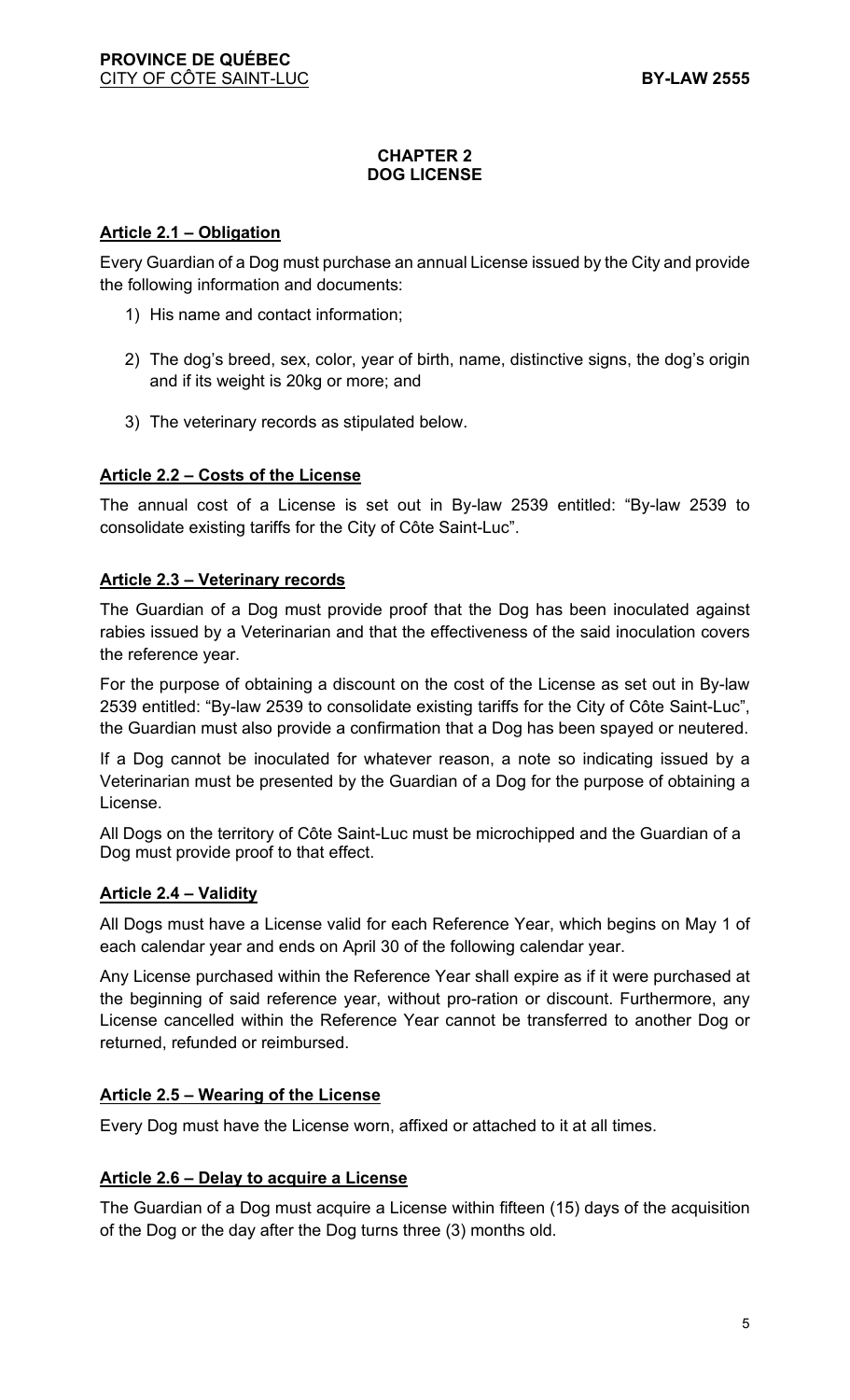### **Article 2.7 – Transfer of a License**

Dog Licenses are not transferrable to another Dog under any circumstances. If the Guardian of the same Dog is changed during the Reference Year, a new License must be issued, at no cost to the Guardian.

### **Article 2.8 – Replacement License**

The cost to replace a lost, stolen or damaged License is set out By-law 2539 entitled: "Bylaw 2539 to consolidate existing tariffs for the City of Côte Saint-Luc".

### **Article 2.9 – License issued by another government authority**

A Dog whose Guardian does not reside in the City may bring their Dog into the City, provided that the Dog bears a License issued by another municipality and abides by the other provisions of the present By-law.

### **Article 2.10 – False declaration**

A Guardian of a Dog who provides false or misleading information or information he should have known to be false or misleading relating to the present chapter constitutes an infraction under the present by-law.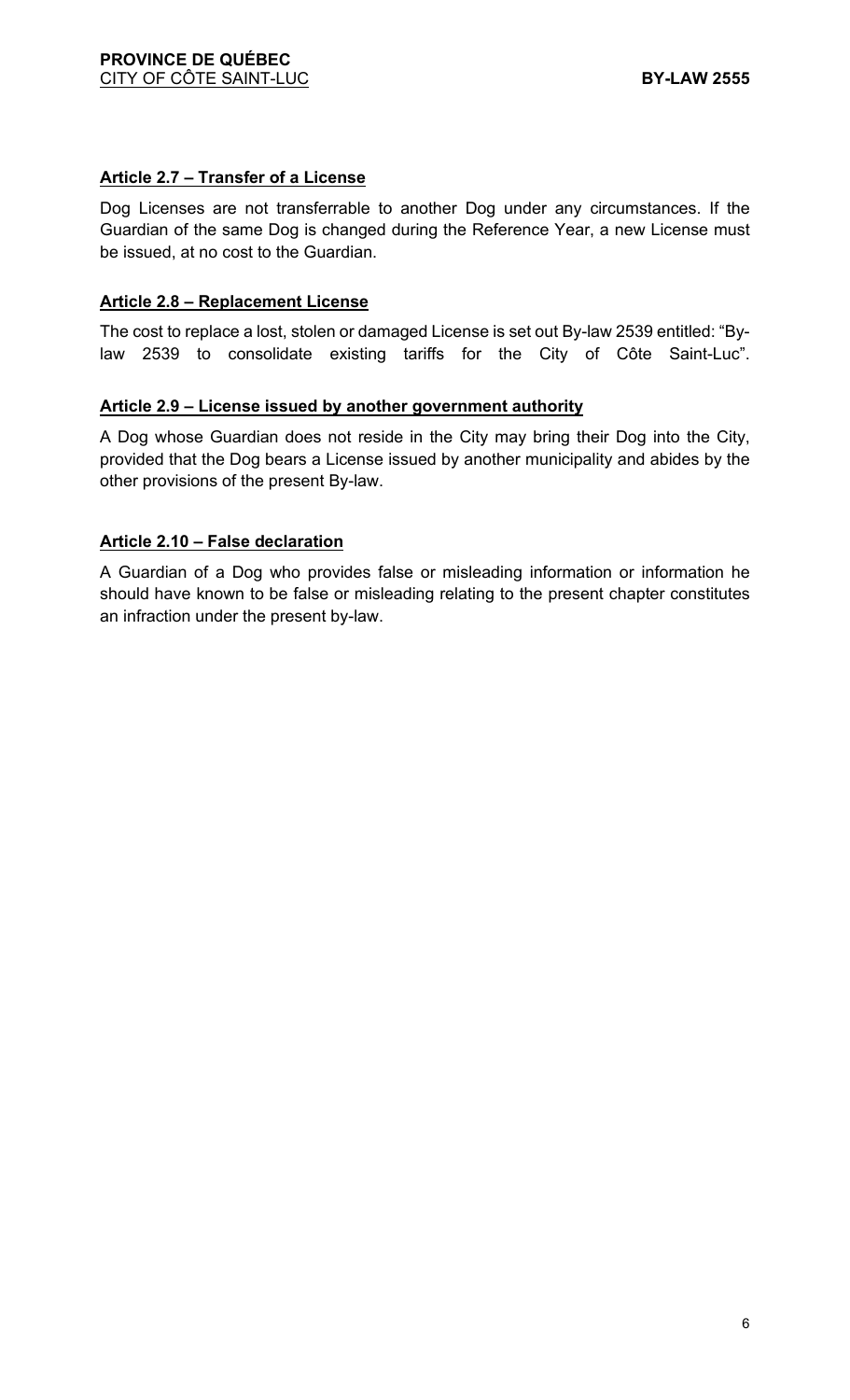#### **CHAPTER 3 DOG WELFARE**

### **Article 3.1 – Care of the animal**

The Guardian of a Dog must:

- a) Supervise the Dog when it is outside of the dwelling unit of its Guardian;
- b) Ensure the Dog's wellbeing;
- c) Provide the Dog with food and water, appropriate for the size and breed of the Dog;
- d) Provide the Dog with sanitary shelter;
- e) Ensure that the Dog is not purposely harmed, injured, mistreated or caused unnecessary pain or suffering;
- f) When leaving a Dog in a stopped motor vehicle or in a dwelling unit, ensure adequate ventilation, heating and/or cooling.

### **Article 3.2 – Leaving a Dog unattended**

It shall be unlawful to leave a Dog unattended, for example tied to a post or other street furniture on the Public Domain, for more than fifteen (15) minutes.

#### **Article 3.3 – Abandoning a Dog**

It shall be unlawful to abandon a Dog in the City.

#### **Article 3.4 – Number of Dogs per dwelling unit**

It shall be unlawful to keep more than four (4) Dogs in the same dwelling unit, including its adjacent structures.

#### **Article 3.5 – Litters**

Notwithstanding the preceding article, in the event that a female Dog gives birth to a litter, the Guardian may keep the puppies for a period not to exceed six (6) months.

#### **Article 3.6 – Trapping**

It shall be unlawful to use traps or poison in order to trap, restrain or eliminate a Dog, except where explicitly authorized by the City.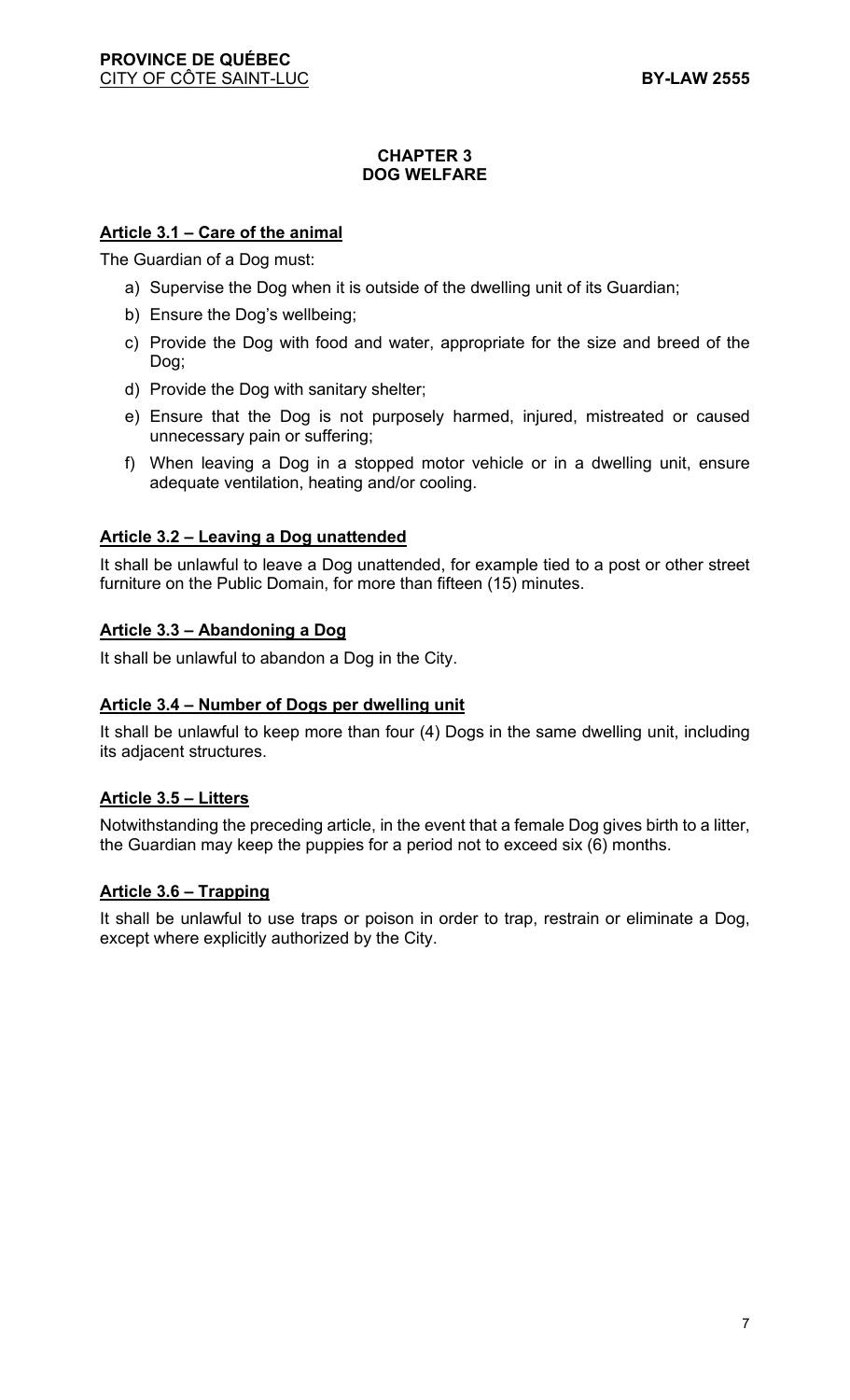### **CHAPTER 4 OBLIGATIONS OF A GUARDIAN**

### **Article 4.1 – Leash**

The Guardian of a Dog must affix a Leash to every Dog that is on the Public Domain or on the private property of another Person. The Leash must be held at all times in the control of a Person capable of restraining the Dog and have a maximum length of 1.85m, subject to article 4.9.4 of the present by-law. A Dog weighing 20kg or more must also be equipped with a halter or a harness attached to its Leash at all times.

Notwithstanding the first paragraph, the provisions related to Leashes shall not apply within a City Dog Run.

### **Article 4.1.1 – Private property**

It shall be unlawful for a Dog to be on a property belonging to anyone other than its Guardian, unless the presence of the Dog has been expressly authorized.

### **Article 4.2 – Excrement**

The Guardian of a Dog is required to pick up all excrement emitted by the Dog, collect it in an appropriate compostable receptacle and dispose of it in accordance with the law.

#### **Article 4.3 – City Buildings**

It is unlawful to walk a Dog in a municipal building. A Dog may be carried or held by hand, in a bag or appropriate carrier, provided that the Guardian maintains control of the Dog at all times.

#### **Article 4.4 – Parks and Public Spaces**

Dogs on a Leash are permitted in City parks and public spaces, unless indicated by a Sign, with the exception of:

- a) Playgrounds and within nine (9) meters thereof;
- b) Public swimming pools and wading pools and within the enclosures that surround them;
- c) Splash pads and within nine (9) meters thereof;
- d) On a sports field (e.g. baseball diamond, soccer pitch, tennis court, skate park, skating rink, etc.);
- e) In a Park where a special event organized or sanctioned by the City is being held (e.g. Canada Day).

#### **Article 4.5 – Cenotaph**

Notwithstanding the preceding article, it shall be unlawful to take a Dog, other than a Service Dog, into Veteran's Park or any park that contains a Cenotaph.

#### **Article 4.6 – Noise**

It shall be considered a nuisance for the Guardian to permit or allow the Dog to create undue noise by barking, howling or otherwise disturb the tranquility of the neighbourhood.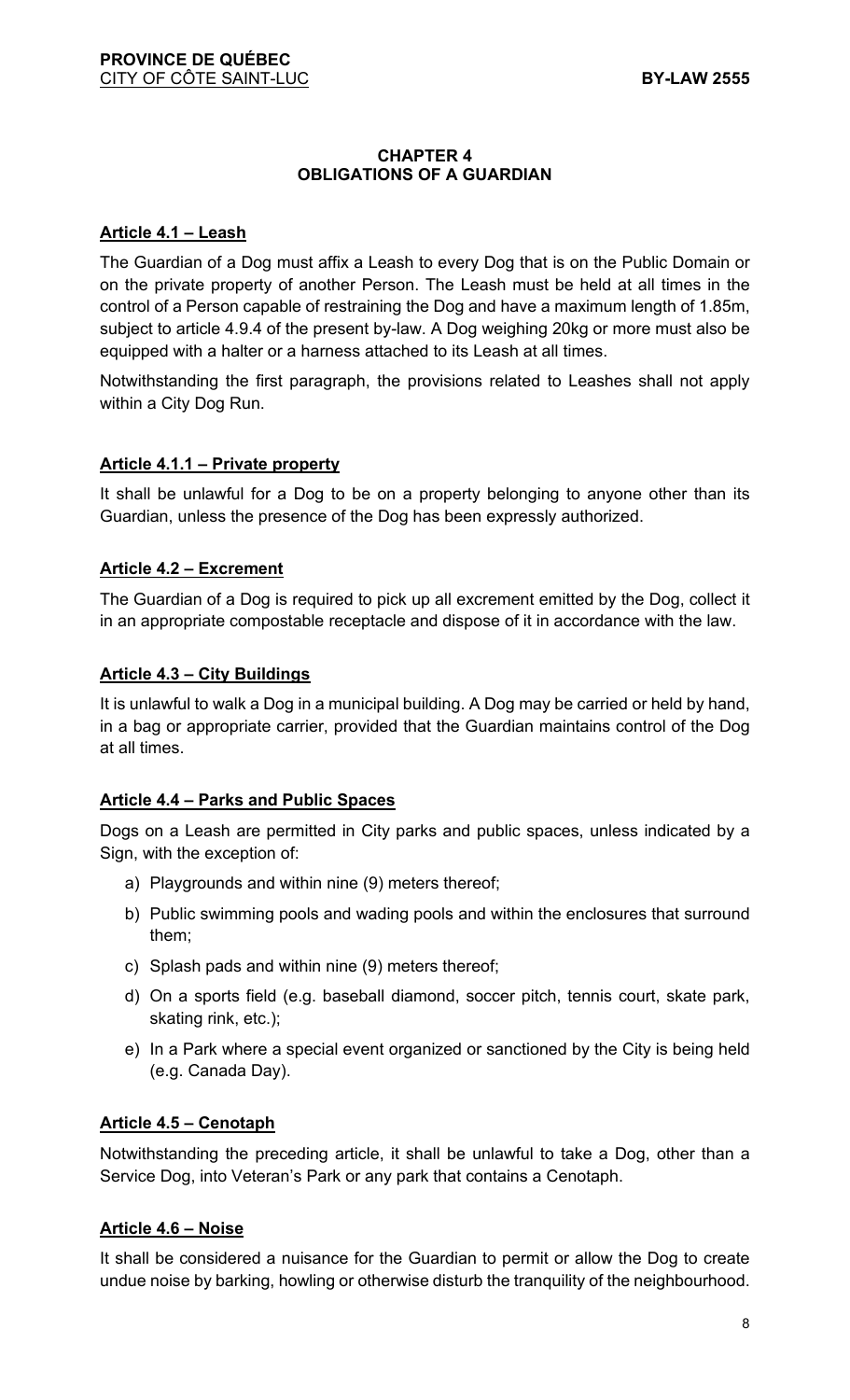### **Article 4.7 – Disturbance**

It shall be considered a nuisance for the Guardian to permit or allow the Dog to cause damage to property, dig up soil, spread litter or otherwise disturbs the environment.

It shall be considered a nuisance for the Guardian to allow his Dog to lie down on the public domain in such a way that it obstructs the passage of people or frightens them.

### **Article 4.8 – Dog Run**

It shall be unlawful to enter a Dog Run outside of the posted hours.

Where the Dog Run is separated into separate sections for large Dogs and small Dogs, the Guardian of the Dog shall keep the Dog in the appropriate section.

#### **Articles 4.9 – Applicable norms for Dogs declared potentially dangerous**

**4.9.1.** A Dog declared potentially dangerous by virtue of Chapter 5 of the present by-law must at all times have his rabies vaccination status up to date, be spayed or neutered and be microchipped.

**4.9.2.** It shall be unlawful for a Dog declared potentially dangerous by virtue of Chapter 5 of the present by-law to be kept in the presence of a child of 10 years of age or younger, unless it is under constant supervision of a Person of 18 years of age or older.

**4.9.3.** A Dog declared potentially dangerous by virtue of Chapter 5 of the present by-law must be equipped with a device that prevents it from escaping the limits of a private property that is not fenced or whose fence does not allow the Dog to be contained within its limits.

In addition, a sign must also be placed in order to inform a Person who presents himself on the private property of the presence of a Dog declared potentially dangerous. This sign must be placed in manner that it is easily visible for any Person who has access to the residence or the private property.

**4.9.4.** A Dog declared potentially dangerous by virtue of Chapter 5 of the present by-law must wear a basket Muzzle at all times on the Public Domain. In addition, it must be held by a Leash with a maximum length of 1.25m, except in a Dog Run.

The Guardian walking on the Public Domain with a Dog declared potentially dangerous by virtue of chapter 5 of the present by-law may not have more than one (1) dog under his control.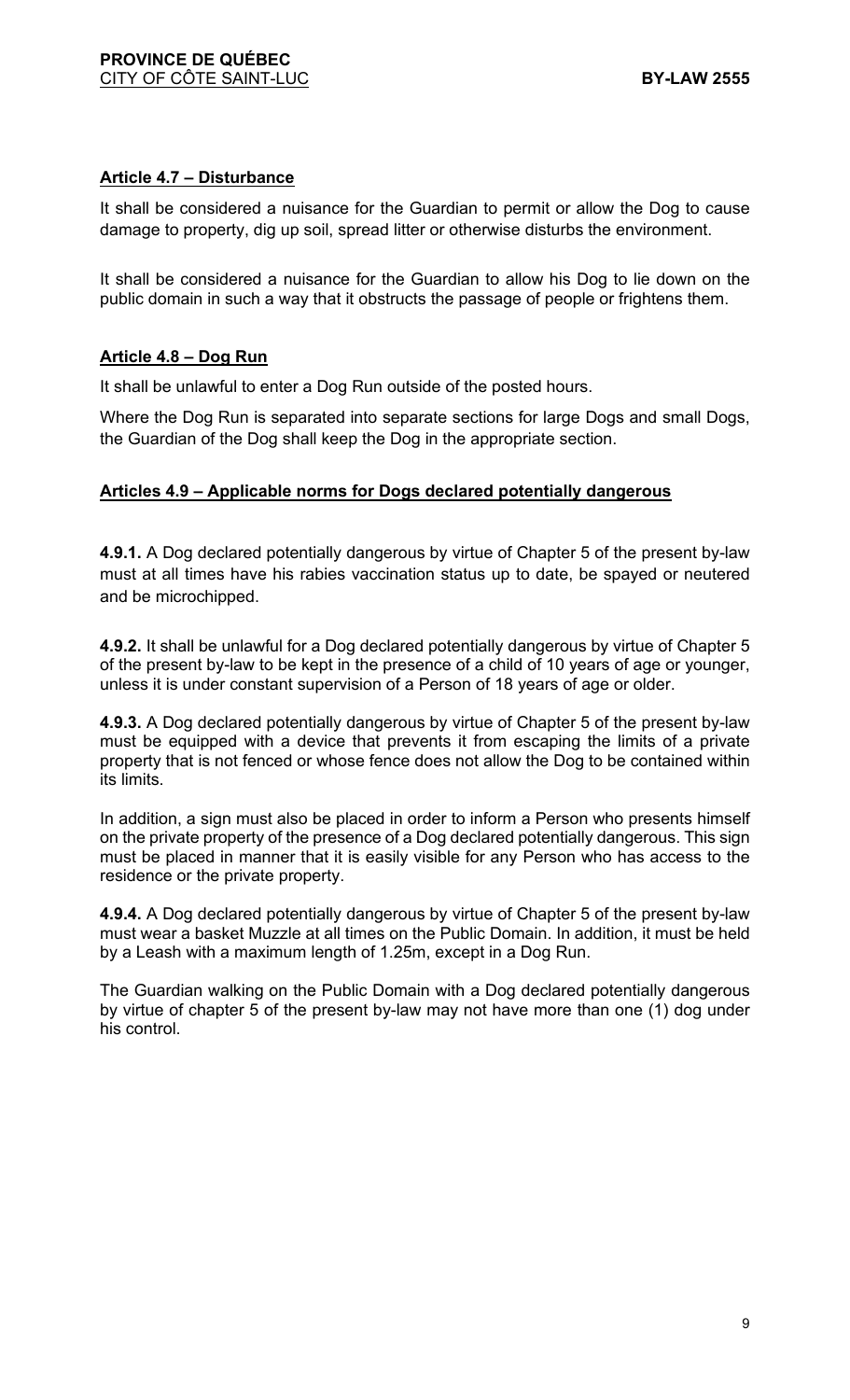#### **CHAPTER 5**

### **DANGEROUS DOGS OR POTENTIALLY DANGEROUS DOGS**

#### **Article 5.1 – Definition**

For the purpose of the application of the present By-law, a Dog can be declared dangerous or potentially dangerous if the Dog:

- a) has a propensity, potential or disposition to attack, bite, threaten, chase, or injure, with or without provocation, any Persons, property or other animals; or
- b) with or without provocation or physical injury, attacks, bites, threatens, chases, or injures a Person, property, or other animal; or
- c) has been trained for dog fighting or to attack upon a command.

#### **Article 5.2 – Reporting of dog-inflicted injuries**

**5.2.1.** A veterinarian must notify the Designated Authority without delay when he has reasonable grounds to believe that a Dog that constitutes a risk for the health and safety of the public has inflected an injury by biting a Person or a domesticated animal, by communicating the following information when it is known:

- 1) the name and contact information of the Guardian of the Dog;
- 2) any information, including the breed or type, allowing the Dog to be identified; and
- 3) the name and contact information of the injured Person or of the Guardian of the injured domesticated animal as well as the nature and gravity of the inflicted injury.

**5.2.2.** A doctor must notify the Designated Authority without delay when a Dog has inflicted an injury by biting a Person by communicating the nature and gravity of the injury, and, when it is known, he must also communicate the information described in paragraphs 1) and 2) of article 5.2.1 of the present by-law.

### **Article 5.3 – Powers of the Designated Authority in order to declare a Dog dangerous or potentially dangerous**

**5.3.1.** When there are reasonable grounds to believe that a Dog constitutes a risk for the health and safety of the public, the Designated Authority may require that its Guardian have the Dog undergo an evaluation by the veterinarian of its choice in order to evaluate its condition and dangerousness, the whole at the expense of the Guardian.

**5.3.2.** When the identity of the Guardian of Dog is known, the Designated Authority advises him of the date, time and place where the Dog's evaluation must be conducted as well as the associated fees for said evaluation.

**5.3.3.** A Dog may be declared potentially dangerous by the Designated Authority when, after considering the veterinarian's report on the evaluation of its condition and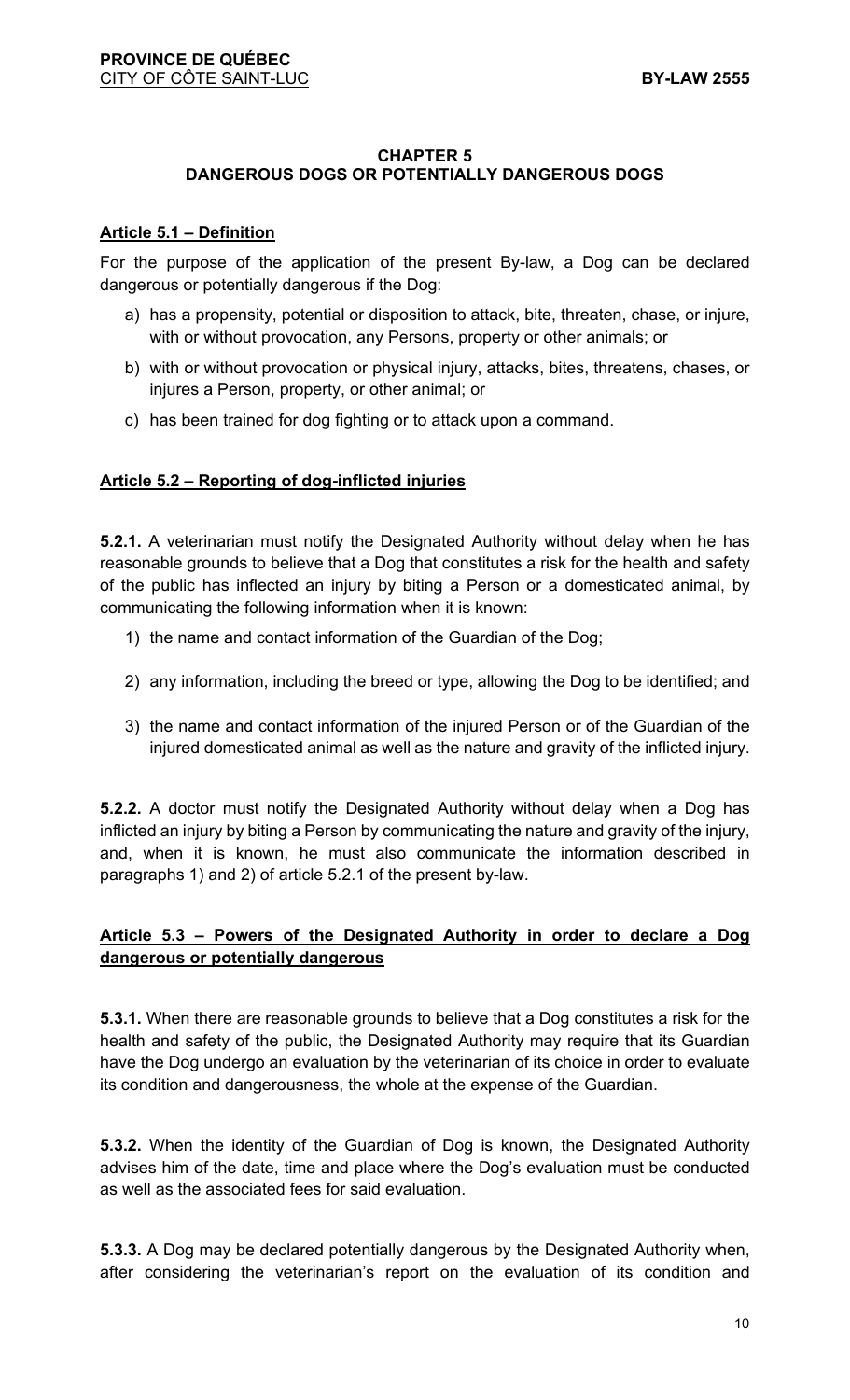dangerousness, it is of the opinion that the Dog constitutes a risk for the health and security of the public.

**5.3.4.** The Designated Authority may order a Guardian of Dog to euthanize a Dog that bit or attacked a Person causing his death or inflicting serious injury. The Designated Authority may have the Dog euthanized if the Guardian is unknown or cannot be found.

Until the Dog is euthanized, a dog referred to in the first paragraph must be equipped with a basket muzzle at all times when it is outside the Guardian's residence.

For the purposes of the present article, any physical injury that could lead to death or result in serious physical consequences constitutes a serious injury.

**5.3.5.** Where circumstances justify it, the Designated Authority may order the Guardian of a Dog to comply with one or more of the following measures:

- 1) subjugate the Dog to one or more of the norms provided for in articles 4.9.1 to 4.9.5 of the present by-law or to any other measure intended to reduce the risk that the Dog constitutes a concern for the health and safety of the public;
- 2) have the Dog euthanized;
- 3) get rid of the Dog or any other Dog or prohibit the Guardian from owning, acquiring, keeping or breeding a Dog for a period it may determine.

**5.3.6.** Before declaring a Dog potentially dangerous by virtue of article 5.3.2 or rendering an order by virtue of articles 5.3.4 or 5.3.5, the Designated Authority will inform the Guardian of a Dog of its intention and the grounds of its decision and indicate the period within which the Guardian may present his observations and, when applicable, produce documents to complete the file.

**5.3.7.** Any decision rendered by the Designated Authority must be sent in writing to the Guardian of the Dog. When the Designated Authority declares a Dog potentially dangerous or renders an order by virtue of the present Chapter, the decision must be in writing, and must refer to any document or information that the Designated Authority has taken into consideration.

The declaration or order will be notified to the Guardian of the Dog and will indicate the delay in which the Guardian must comply therewith. Before the expiry of said delay, the Guardian of the Dog must, at the request of the Designated Authority, prove that he has complied with the order. Failing which, the Guardian is presumed not having complied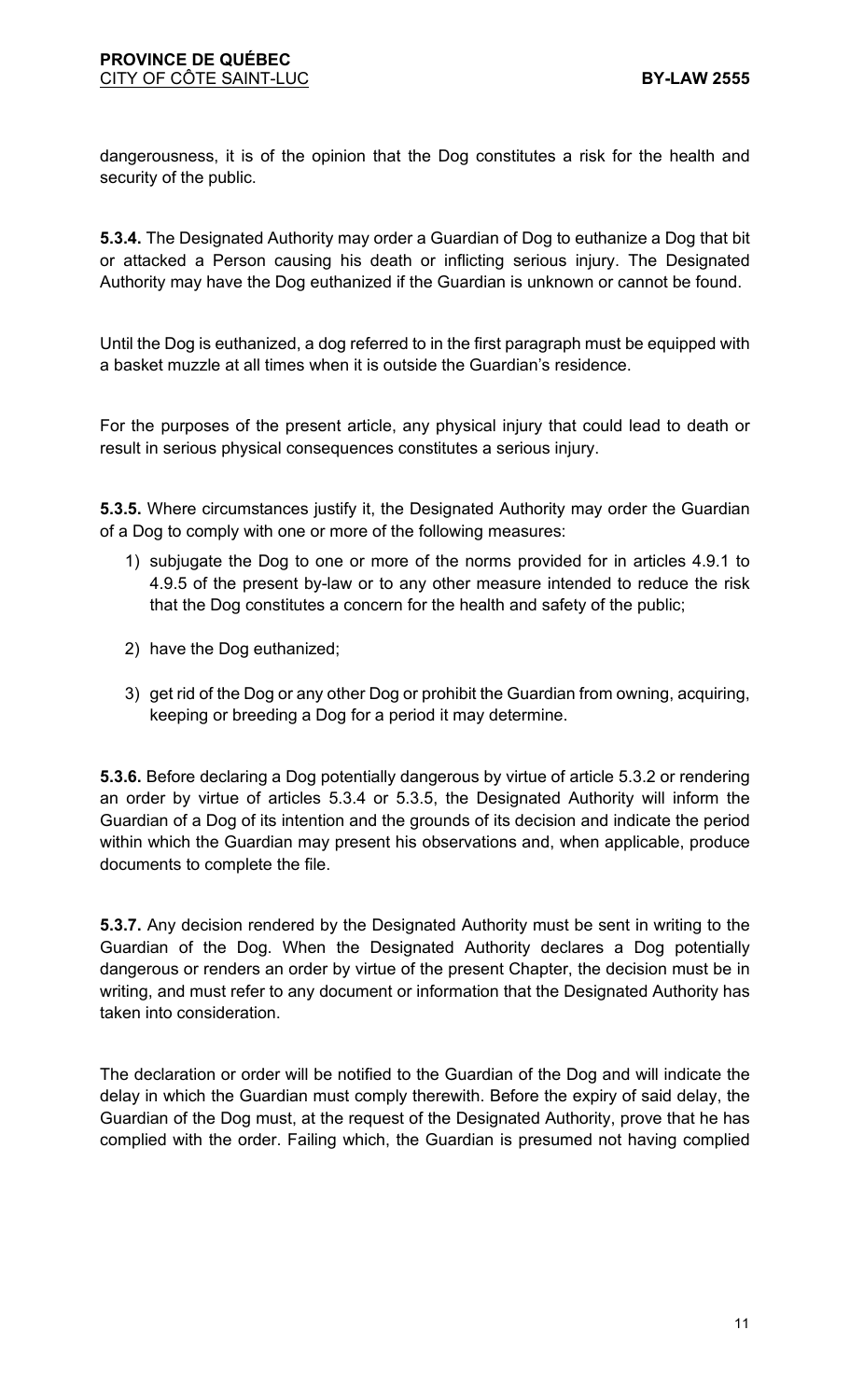with the order and the municipality may give a formal notice to the Guardian to comply within a given period and indicate the consequences of his failure to comply.

### **Article 5.4 – Designated Authority's powers to inspect and seize**

**5.4.1.** For the purpose of ensuring the application of this by-law, when the Designated Authority has reasonable grounds to believe that a Dog is on a premises or in a vehicle, it may, to perform its inspection duties,

- 1) enter and inspect the premises at any reasonable time;
- 2) inspect the vehicle or order any such vehicle to be stopped for inspection;
- 3) examine the Dog;
- 4) take photographs and record;
- 5) require any Person to produce any books, accounts, registers, records or other documents or make copies or obtain extracts, if the Designated Authority has reasonable grounds to believe that they contain information pertinent to the application of the present by-law; and
- 6) require any Person to provide any information pertinent to the application of the present by-law;

**5.4.2.** When the Designated Authority has reasonable grounds to believe that a Dog is in a residence, it may require that the owner or occupant of the premises show them the Dog. The owner or occupant must comply immediately.

**5.4.3.** The Designated Authority may require that the owner or person responsible for a vehicle or for a premises that is being inspected, as well as any person in the vehicle or on the premises, to assist the Designated Authority in the performance of inspection duties.

**5.4.4.** The Designated Authority may seize a Dog to have it evaluated by veterinarian as per article 5.3.1 of the present by-law when it has reasonable grounds to believe that it constitutes a risk for the health and safety of the public.

**5.4.5.** The Designated Authority has custody of the Dog when it is seized and may keep the Dog or entrust it to a Person in a veterinary establishment or in a shelter, an animal service establishment, a pound or an organization dedicated to the protection of animals holding a permit referred to in section 19 of the Animal Welfare and Safety Act (chapter B-3.1).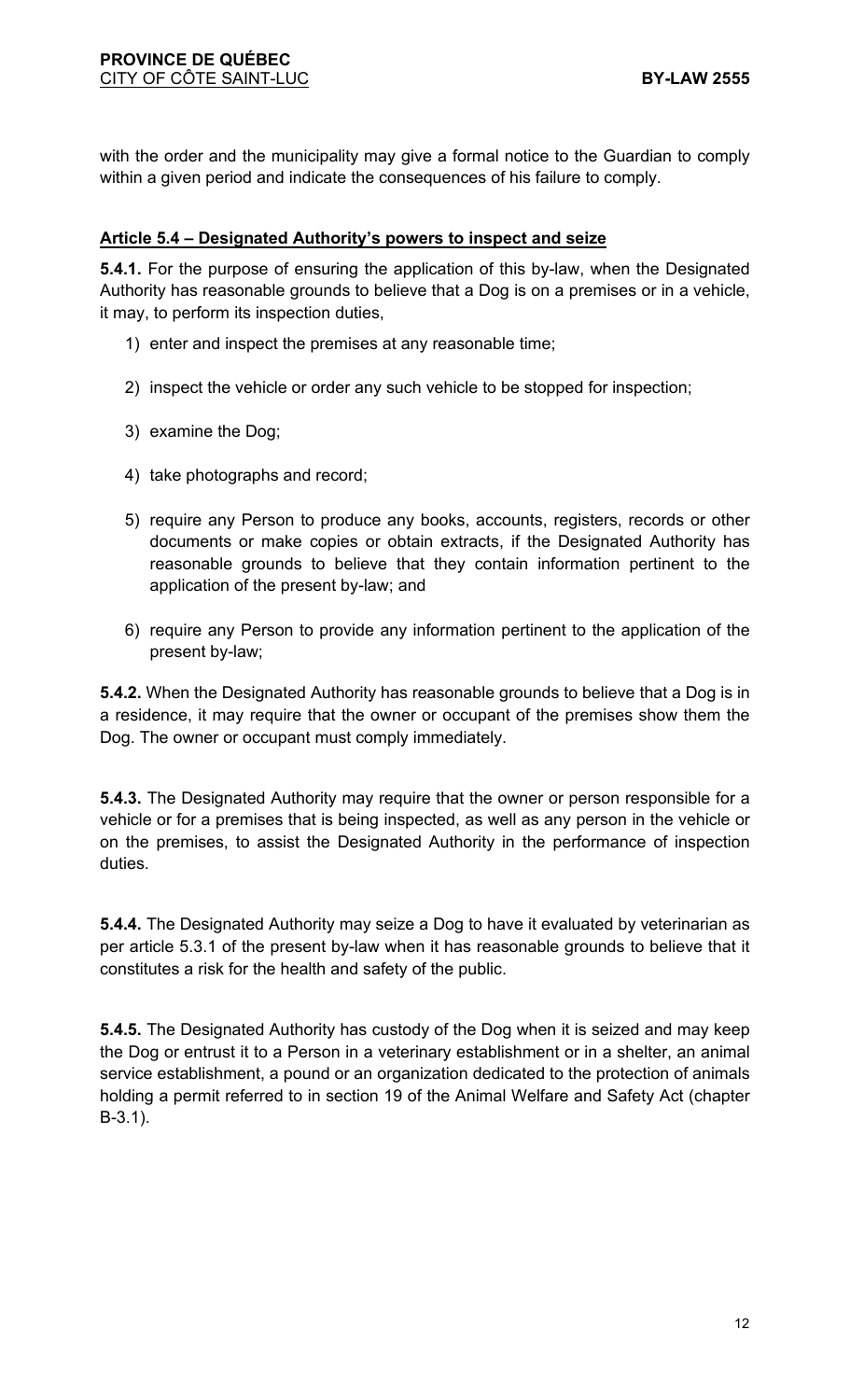### **CHAPTER 6 ANIMAL CONTROL**

#### **Article 6.1 – Collection of a Stray Dog**

If a Designated Authority finds a Dog, they can return it to the Guardian by means of the information provided to obtain a License. If the Dog is not wearing a License or the Designated Authority is unable to return the Dog to the Guardian, it shall be collected by or remitted to the Pound.

#### **Article 6.2 – Ill or injured Dog**

A Designated Authority or the Pound may collect or remit to the Pound for examination by a Veterinarian any Dog that appears to be severely ill or injured, have contracted rabies or another communicable disease or where the welfare of the Dog is in question, at the expense of the Guardian.

#### **Article 6.3 – Pound**

Any Dog that has been collected by or remitted to the Pound can be returned to the Guardian in accordance with the Pound contract and policies, provided that the Dog does not pose a risk to itself or others. A Dog that is not claimed within five (5) days, shall be transferred to the guardianship of the Pound, be offered for adoption or be euthanized.

#### **Article 6.4 – City's or Designated Authority's liability**

Neither the City nor the Designated Authority can be held liable for causing damages or injuries to a Dog when applying the present chapter.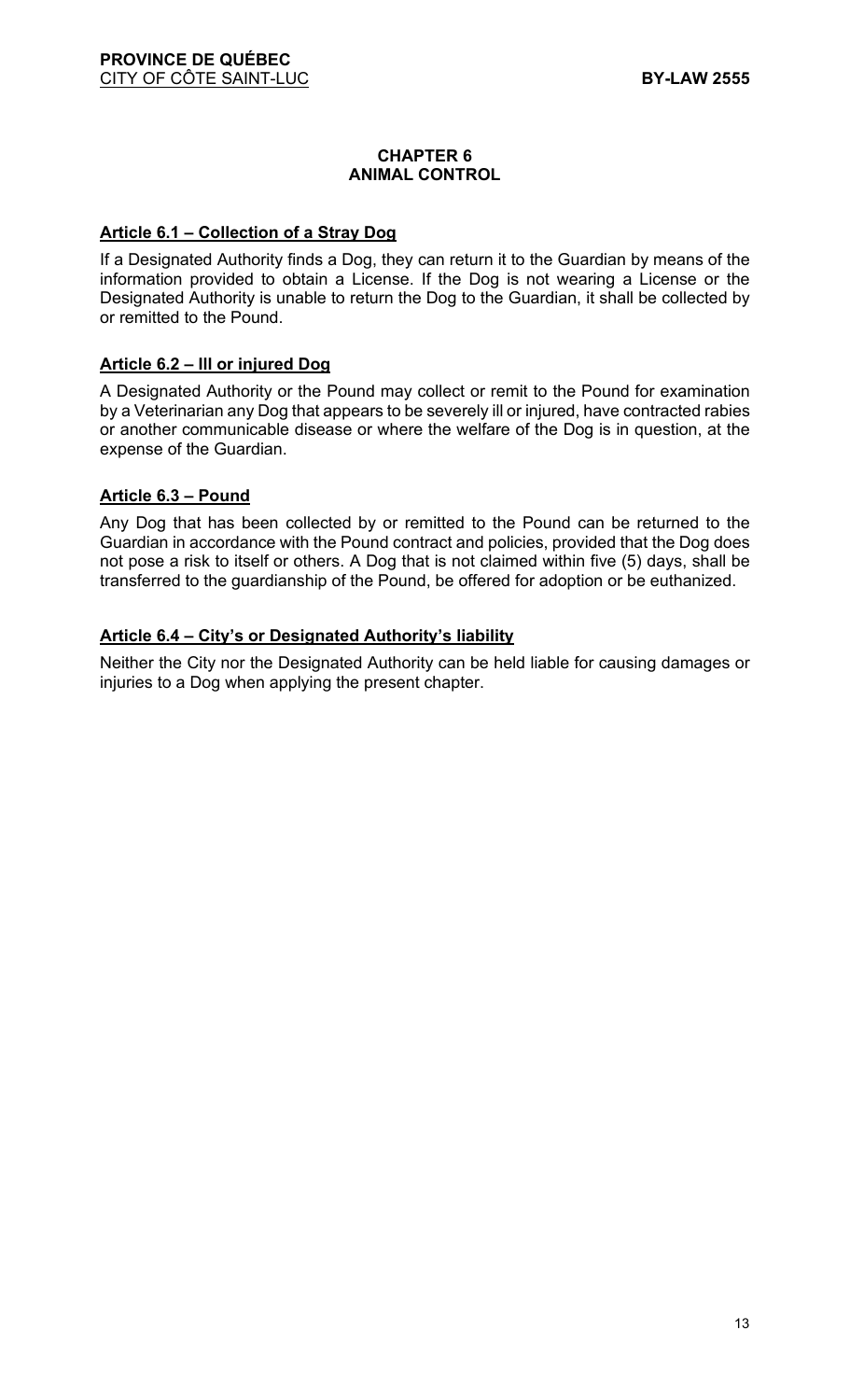### **CHAPTER 7 PENALTIES AND INFRACTIONS**

### **Article 7.1 – Penalty**

Subject to articles 7.2 to 7.9 of the present by-law, any Person contravening a provision of this By-Law, or tolerating or permitting such a contravention, commits an infraction and is liable to a fine of TWO HUNDRED DOLLARS (\$200) for a first offence, or FOUR HUNDRED DOLLARS (\$400) for a repeat offence, plus costs, and in default of payment of such fine and costs within the delay fixed by the judge, the said judge shall impose penalties and order the procedures for execution of the judgment as are set forth in the *Code de procédure pénale*, R.S.Q. c. C-25.1.

The fines and fees charged by the Pound for the shelter and/or care of the Dog shall be paid to the Pound in accordance with their posted fee schedule.

If the infraction continues, the offender shall be liable to the fine and penalty abovementioned for each day until the infraction ceases.

### **Article 7.2 – Penalties pertaining to articles 5.3.2, 5.3.4 and 5.3.5**

The Guardian of a Dog who contravenes article 5.3.2 or does not comply with an order rendered under articles 5.3.4 or 5.3.5 is liable to a fine of \$1,000 to \$10,000 in the case of a natural person, and from \$2,000 to \$20,000, in any other cases.

#### **Article 7.3 – Penalties pertaining to articles 2.1, 2.4, 2.5 and 2.6**

The Guardian of a Dog who contravenes any of articles 2.1, 2.4, 2.5 and 2.6 is liable to a fine of \$250 to \$750 in the case of a natural person, and from \$500 to \$1,500, in any other cases.

#### **Article 7.4 – Penalties pertaining to articles 4.1 and 4.1.1**

The Guardian of a Dog who contravenes any of articles 4.1 and 4.1.1 is liable to a fine of \$500 to \$1,500 in the case of a natural person, and from \$1,000 to \$3,000, in any other cases.

#### **Article 7.5 – Penalties pertaining to a Dog declared potentially dangerous**

The amounts of the minimum and maximum fines provided by articles 7.3 and 7.4 are doubled in the case of an infraction concerning a Dog declared potentially dangerous.

### **Article 7.6 – Penalties pertaining to articles 4.9.1 to 4.9.5**

The Guardian of a Dog who contravenes any of articles 4.9.1 to 4.9.5 is liable to a fine of \$1,000 to \$2,500 in the case of a natural person, and from \$2,000 to \$5,000, in any other cases.

### **Article 7.7 – Penalties pertaining to article 2.10**

The Guardian of a Dog who contravenes article 2.10 is liable to a fine of \$250 to \$750 in the case of a natural person, and from \$500 to \$1,500, in any other cases.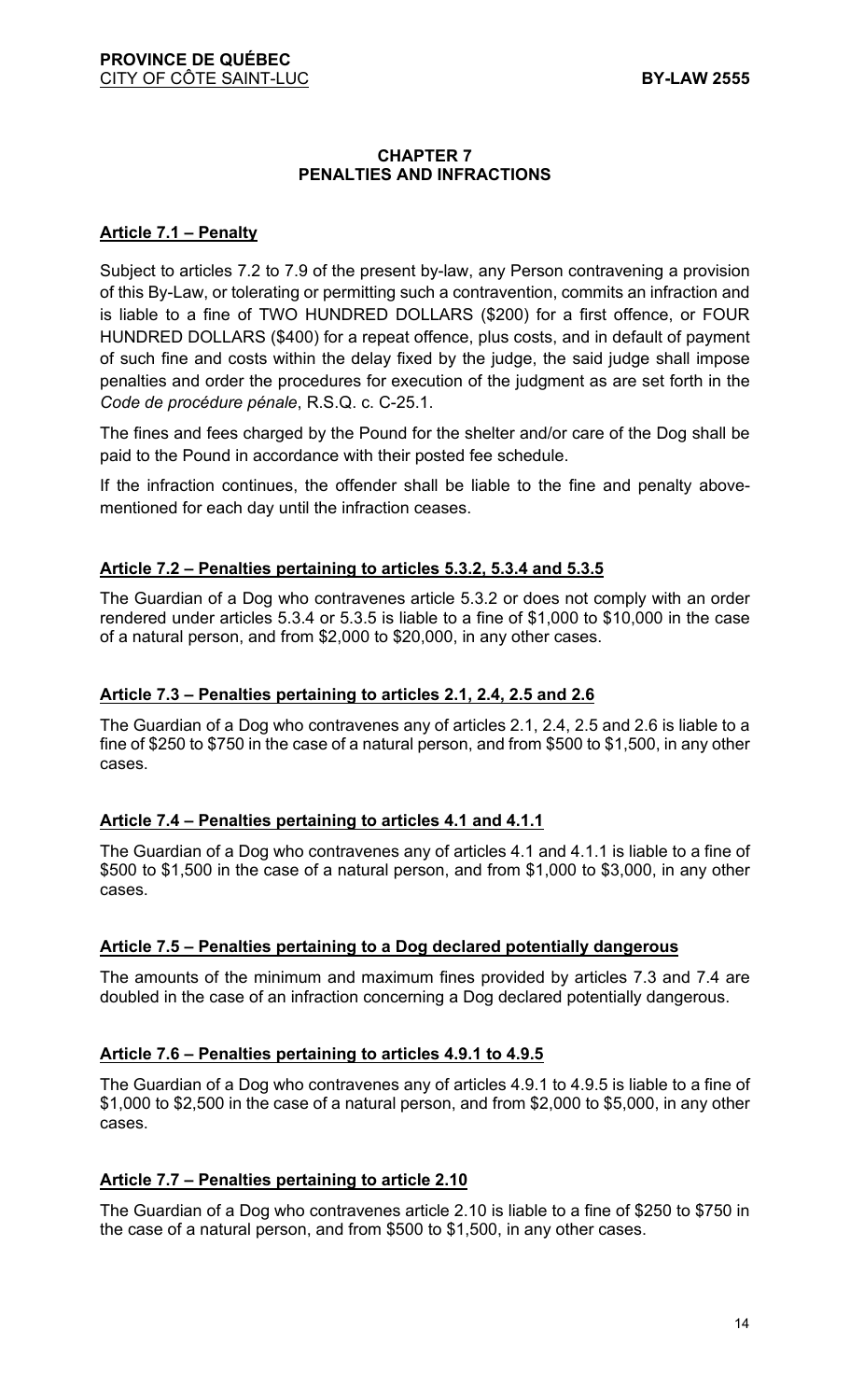# **Article 7.8 – Penalties pertaining to article 1.4**

Any Person who contravenes article 1.4 is liable to a fine of \$500 to \$5,000.

#### **Article 7.9 – Penalties in cases of a repeat offence**

In the event of a repeat offence, the minimum and maximum amounts of the fines provided by the present chapter are doubles.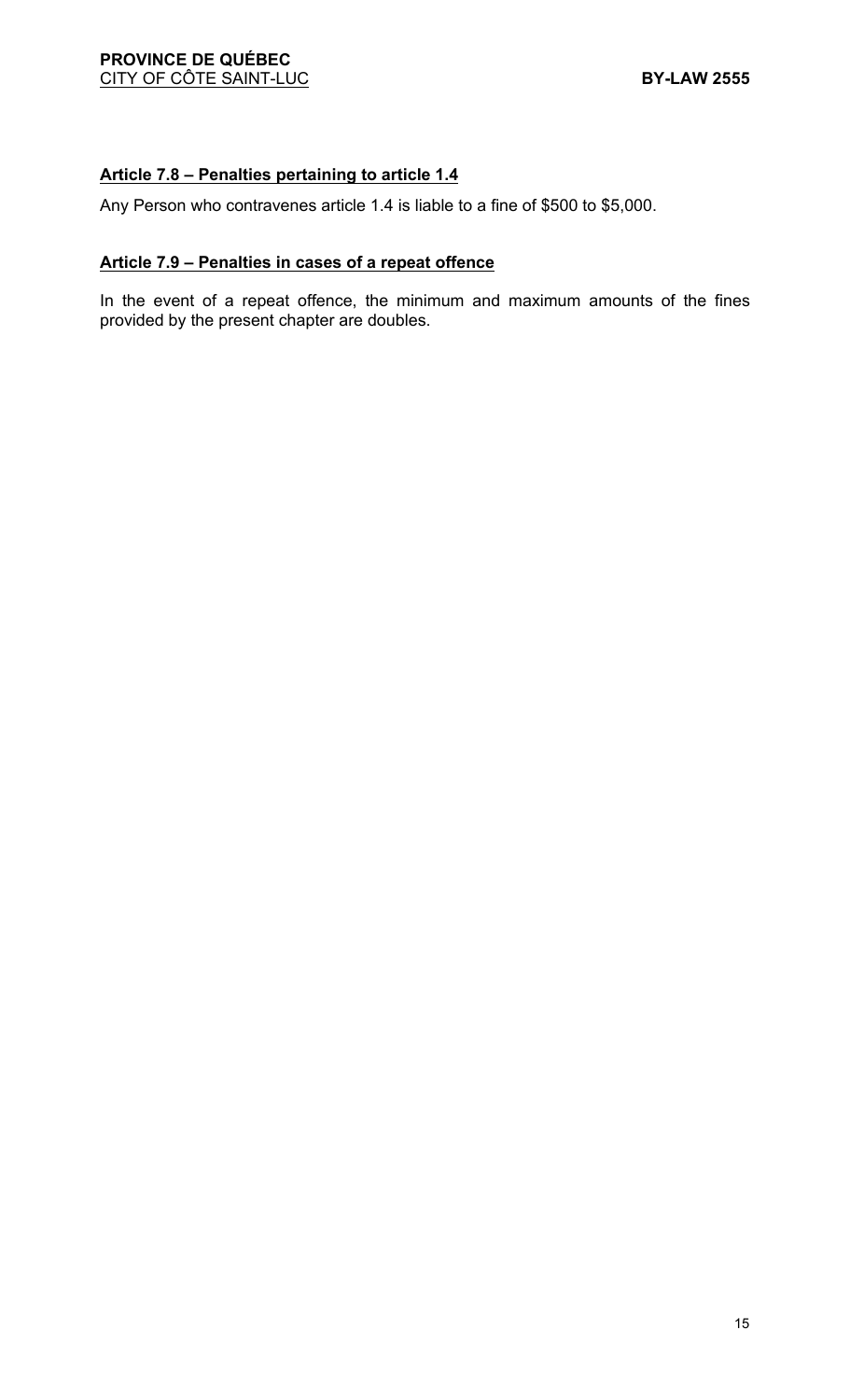#### **CHAPTER 8 EFFECT**

### **Article 8.1 – Replacement**

By-Law number 2508 and all amendments related thereto are hereby replaced.

### **Article 8.2 – Coming into Force**

This By-Law comes into force in conformity with the law and will take effect on July 11, 2020 with the exception of par. 4 of article 2.3 of the present by-law which will take effect on April 6, 2021.

> \_\_\_\_\_\_\_\_\_\_\_\_\_\_\_\_\_\_\_\_\_\_\_ MITCHELL BROWNSTEIN MAYOR

> \_\_\_\_\_\_\_\_\_\_\_\_\_\_\_\_\_\_\_\_\_\_\_ JASON PRÉVOST ASSISTANT CITY CLERK